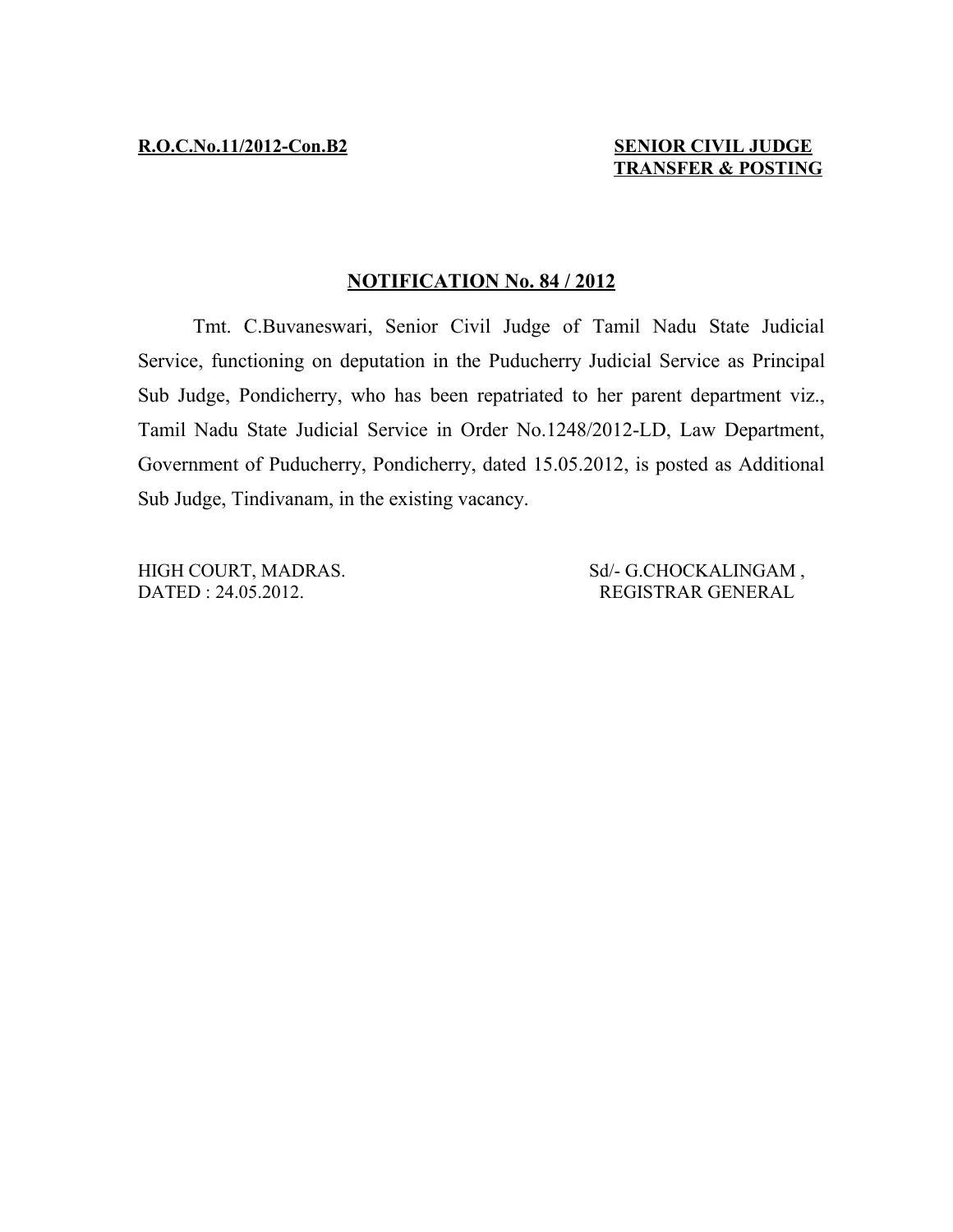## **N OTIFICATION No. 83 / 2 012**

Thiru D.Jayachandran, Presiding Officer, Principal Labour Court, Vellore who has been appointed on transfer as Presiding Officer, II Additional Labour Court, Chennai in G.O.(Ms).No.73, Labour and Employment (D2) Department, dated 23.05.2012, is transferred and posted as Presiding Officer, II Additional Labour Court, Chennai, in the existing vacancy.

Ms. S.Malathi, District Judge, formerly functioned as Additional Chief Metropolitan Magistrate (E.O-I), Egmore, Chennai, now under compulsory wait, who has been appointed on transfer as Presiding Officer, Principal Labour Court, Vellore in G.O.(Ms).No.73, Labour and Employment (D2) Department, dated 23.05.2012, is posted as Presiding Officer, Principal Labour Court, Vellore vice Thiru D.Jayachandran transferred.

Thiru K.Jayabalan, District Judge, formerly functioned as Principal District Judge, Vellore, now under compulsory wait, who has been appointed on transfer as Presiding Officer, Principal Labour Court, Chennai in G.O.(Ms).No.73, Labour and Employment (D2) Department, dated 23.05.2012, is posted as Presiding Officer, Principal Labour Court, Chennai, in the existing vacancy.

Thiru P.Rajamanickam, District Judge, formerly functioned as II Additional District Judge, Erode, now under compulsory wait, who has been appointed on transfer as Presiding Officer, Labour Court, Coimbatore in G.O.(Ms).No.73, Labour and Employment (D2) Department, dated 23.05.2012, is posted as Presiding Officer, Labour Court, Coimbatore vice Thiru J.Krishnamoorthy transferred.

Thiru R.Sethumadhavan, District Judge, formerly functioned as Sessions Judge, Mahalir Neethimandram, Chennai, now under compulsory wait, who has been appointed on transfer as Presiding Officer, Labour Court, Tiruchirappalli in G.O.(Ms).No.73, Labour and